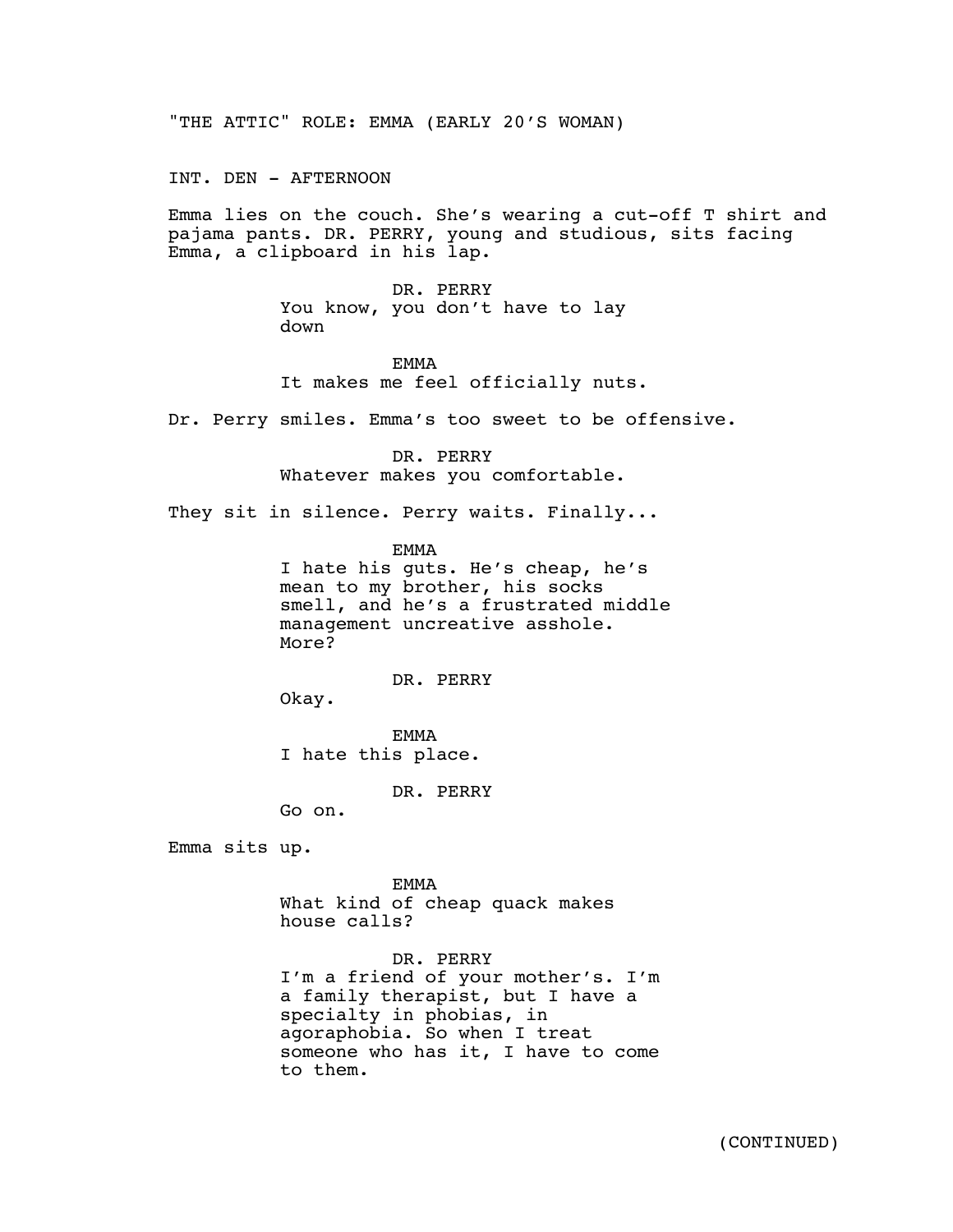EMMA

Good, so you're not a cheap quack. How do you like this dump?

DR. PERRY How long have you felt unable to leave? Have you ever had this problem before?

EMMA

Never. Hell, you could have even called me a camper. I used to love going outside.

DR. PERRY Then what's the problem?

EMMA (Smiling) Isn't that your job to figure out?

Beat.

EMMA (CONT'D)

I just need to sort some stuff out. I promise...4 or 5 sessions from now, I'll be completely normal.

## DR. PERRY

It may take longer. You should prepare for that. Your mother says you've also stopped eating. Is that true? That can be serious.

EMMA

The truth is doc, I'm seriously bored. So let's end this session...

DR. PERRY

We just began.

Emma lays back down on the couch.

## $\mathbf{EMMA}$ **EMMA**

Fine. I'll take a nap. You ever fall asleep during a session?

Perry refuses to answer.

DR. PERRY What frightens you about the outdoors?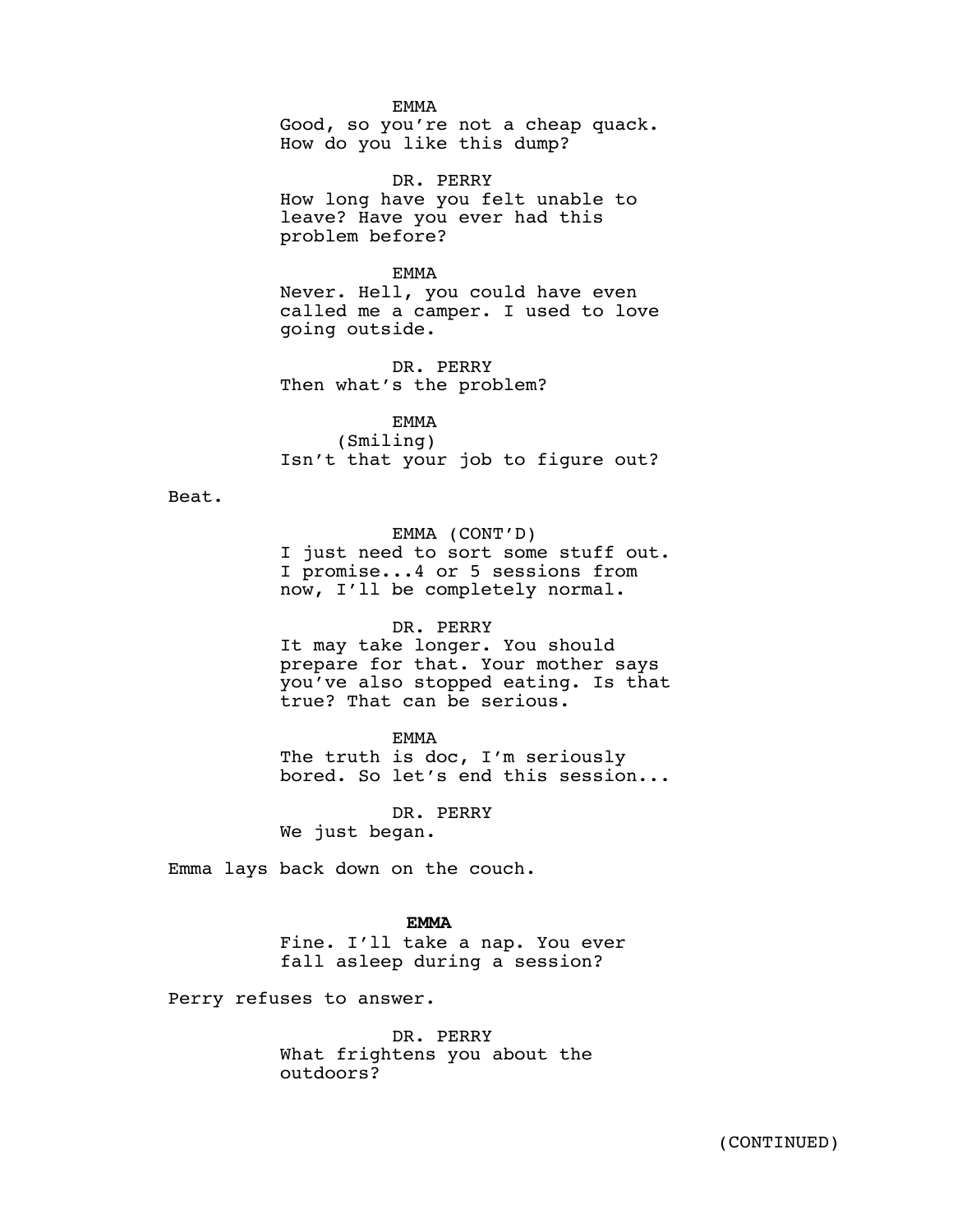EMMA There is something... someone... out there. DR. PERRY What or who do you think is out there? EMMA A girl who looks exactly like me. Dr. Perry raises his eyebrows. DR. PERRY Like a mirror image, an alter ego? EMMA An identical twin. Dr. Perry makes a note. Emma laughs. EMMA (CONT'D) What did you write... "Crazy", and then underline it? DR. PERRY When did this fear begin? EMMA The day I set foot in this house. DR. PERRY And your fear of the outside is greater than your fear of the inside? EMMA I can't go and I don't want to stay. DR. PERRY A real dilemma. EMMA Maybe it's hormonal. What do you think? DR. PERRY Why don't you tell me? EMMA

I don't trust you.